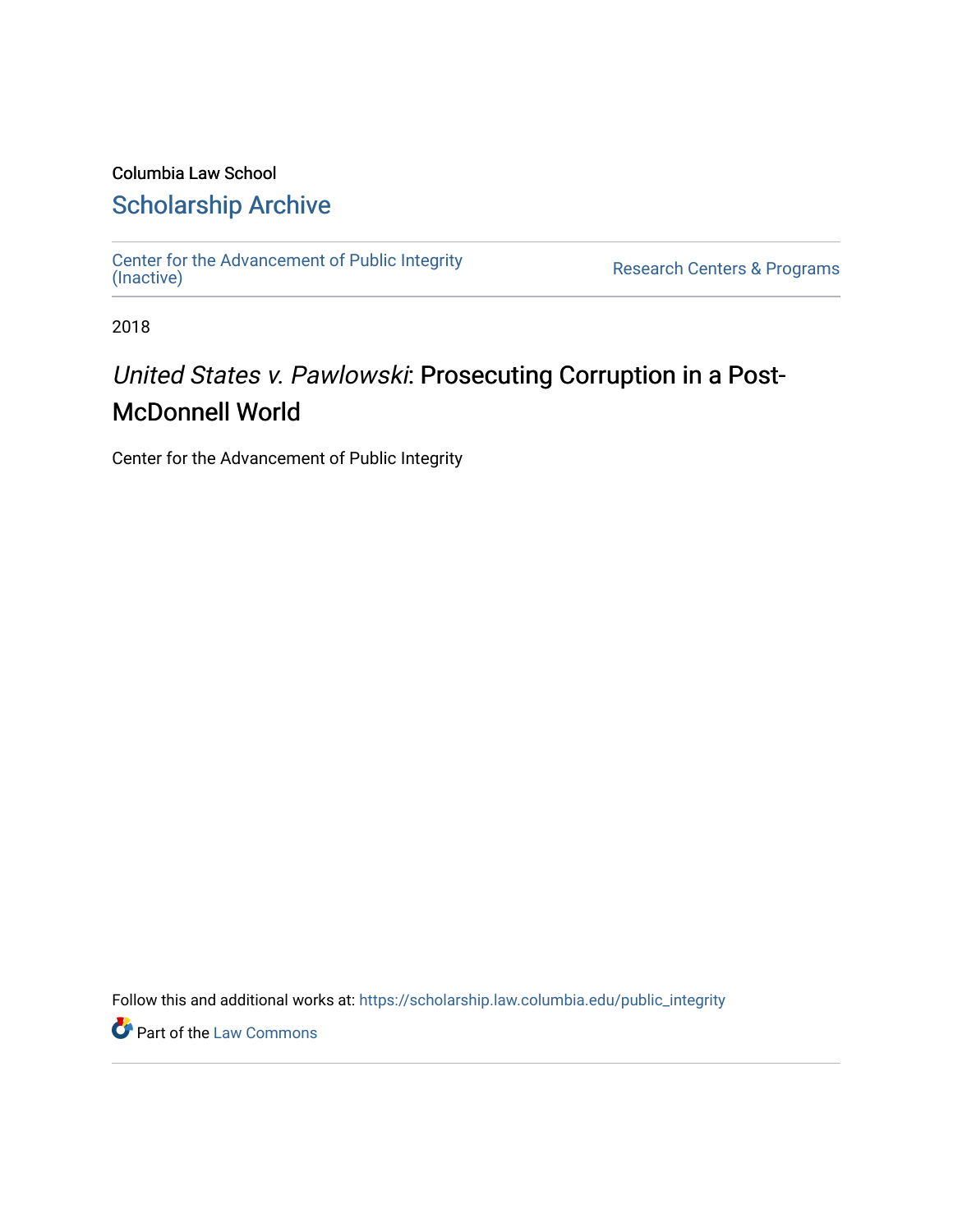#### **CENTER ::: ADVANCEMENT**T PUBLIC **INTEGRITY**

# United States v. Pawlowski**: Prosecuting Corruption in a Post-**McDonnell **World What Comes Next?**

*Published: May 16, 2018*

#### *Who is Ed Pawlowski?*



Edwin "Ed" Pawlowski is the former mayor of Allentown, Pennsylvania. Pawlowski first became mayor in 2006, and he held the office until his [resignation](http://www.mcall.com/news/local/allentown/mc-nws-allentown-mayor-ed-pawlowski-resign-20180305-story.html#nt=oft01a-1li2) on March 9, 2018, when he was [found guilty of 47 charges in total:](http://www.mcall.com/news/local/allentown/fbi/mc-nws-allentown-mayor-ed-pawlowski-verdict-20180223-story.html#nt=oft13a-7gp1)

- one count of conspiracy,
- eleven counts of federal program bribery,
- two counts of attempted extortion,
- six counts of mail fraud,
- nine counts of wire fraud,
- two counts of honest services mail fraud,
- six counts of honest services wire fraud,
- seven counts of making false statements to federal officials,
- and three counts of Travel Act bribery.

#### *Why is this case important?*

The Pawlowski case was the first successful federal corruption prosecution since the watershed *[McDonnell](https://web.law.columbia.edu/public-integrity/our-work/what-comes-next/what-comes-next-mcdonnell-supreme-court-case)* decision. As a result, the Pawlowski case offers some insight into what prosecutors need to do to be successful in their corruption prosecutions in a post-*McDonnell* world.

#### *What were the allegations against Pawlowski?*

Federal prosecutors alleged that Pawlowski and others participated in [nine different pay-to-play schemes.](http://www.mcall.com/news/local/allentown/fbi/mc-nws-allentown-city-hall-fbi-pawlowski-alleged-schemes-20180112-story.html) Of these nine charged schemes, Pawlowski was acquitted of only one; for the other eight schemes, Pawlowski was convicted on some or all of the counts relating to them. Pawlowski was convicted of:

- Expediting zoning applications and inspection of properties in exchange for campaign contributions;
- Awarding a contract for collecting delinquent taxes in exchange for campaign contributions, donations to a government-affiliated nonprofit, and Philadelphia Eagles playoff tickets;
- Directing city officials to use language favoring a bid on a street light replacement contract in exchange for campaign contributions;
- Awarding a cybersecurity contract in exchange for campaign contributions;
- Awarding a construction inspection services contract in exchange for campaign contributions;
- Directing city officials to favor a bid on a public pool renovation contract in exchange for campaign contributions;
- Directing the city solicitor to give legal work to a certain law firm in exchange for campaign contributions; and
- Soliciting campaign contributions from a law firm in exchange for continuing to contract legal work to that firm.

#### *How does this differ from other post-McDonnell cases like the case against Senator Robert Menendez?*

Senator [Robert Menendez](https://www.law.columbia.edu/public-integrity/our-work/what-comes-next/Aftermath-of-the-Senator-Menendez-Trial) was charged with numerous corruption crimes in a federal case that went to trial in 2017. The allegations involved campaign contributions and gifts that Senator Menendez received from a friend, Dr. Salomon Melgen, allegedly in exchange for actions Menendez took with government officials to assist Melgen. The trial resulted in a hung jury, after which the government decided to drop the charges.

The main difference between this case and cases like *Menendez* is that in the Pawlowski case there was a clear, distinct quid pro quo (or attempted quid pro quo) for every conviction, [many of which were recorded.](http://www.wfmz.com/news/fbi-probe/fbi-probe-secret-audio-recordings/695670031) In contrast, the alleged exchanges in *Menendez* were a stream of benefits between a campaign contributor and Senator Menendez. The regular flow of favors between the two parties made it difficult for prosecutors to pinpoint any one discrete quid pro quo, and the friendship